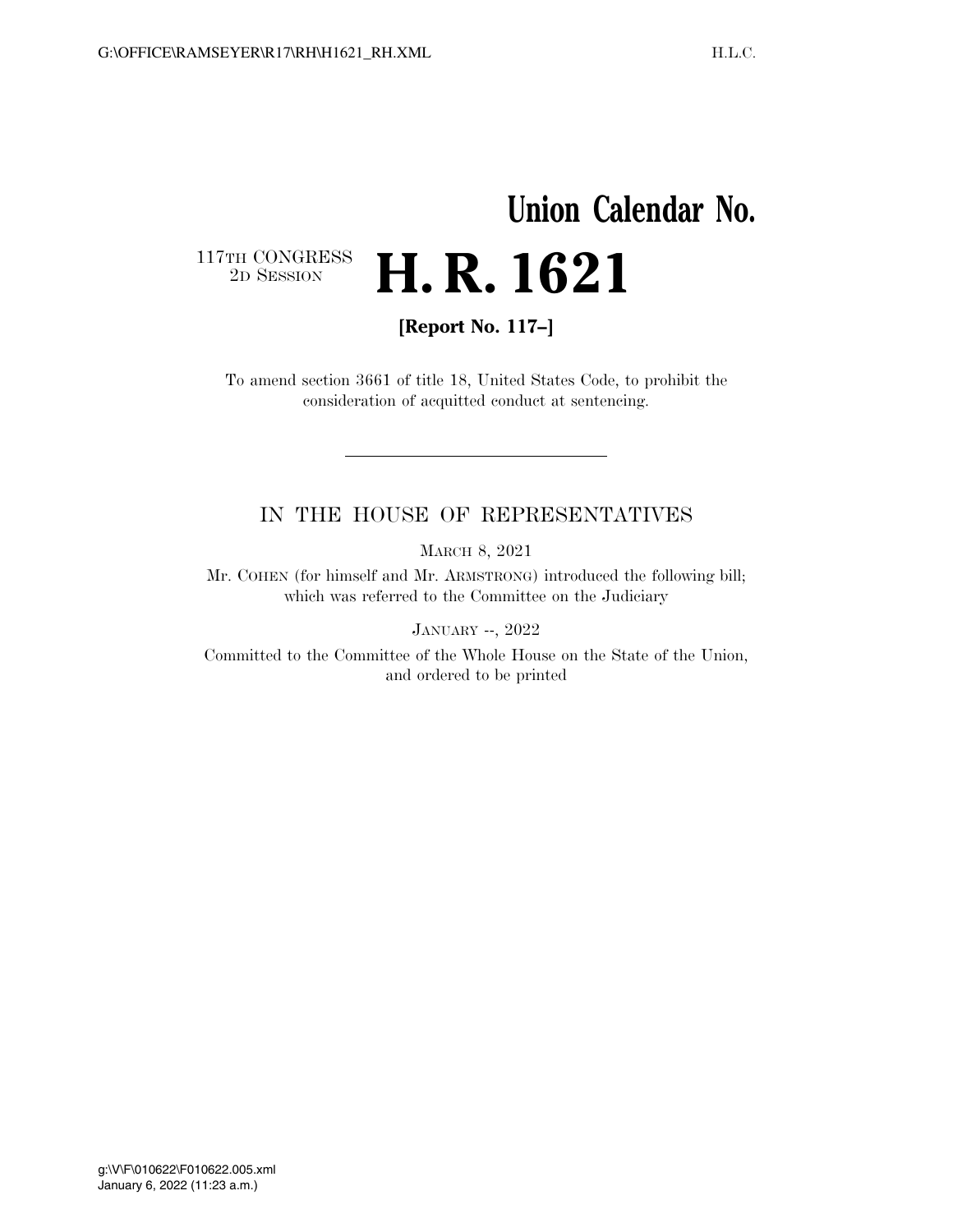# **A BILL**

To amend section 3661 of title 18, United States Code, to prohibit the consideration of acquitted conduct at sentencing.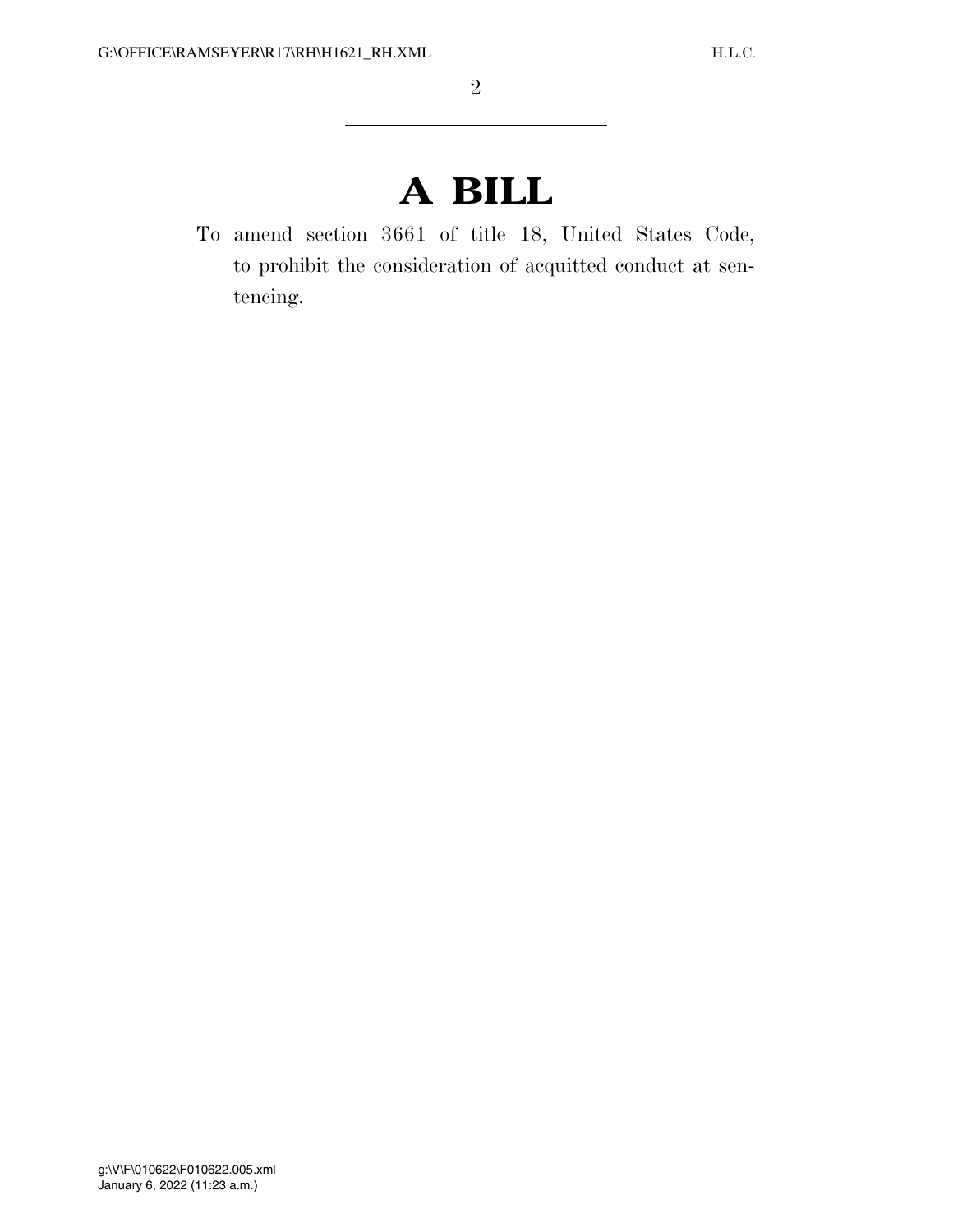*Be it enacted by the Senate and House of Representa-tives of the United States of America in Congress assembled,* 

### **SECTION 1. SHORT TITLE.**

 This Act may be cited as the ''Prohibiting Punish-ment of Acquitted Conduct Act of 2021''.

#### **SEC. 2. ACQUITTED CONDUCT AT SENTENCING.**

(a) USE OF INFORMATION FOR SENTENCING.—

 (1) AMENDMENT.—Section 3661 of title 18, United States Code, is amended by inserting '', ex- cept that a court of the United States shall not con- sider, except for purposes of mitigating a sentence, acquitted conduct under this section'' before the pe-riod at the end.

 (2) APPLICABILITY.—The amendment made by paragraph (1) shall apply only to a judgment en- tered on or after the date of enactment of this Act. (b) DEFINITIONS.—Section 3673 of title 18, United States Code, is amended—

 (1) in the matter preceding paragraph (1), by striking ''As'' and inserting the following:

21  $\frac{u'(a) As''; and}{}$ 

(2) by adding at the end the following:

''(b) As used in this chapter, the term 'acquitted con-

duct' means—

25  $\frac{1}{2}$   $(1)$  an act—